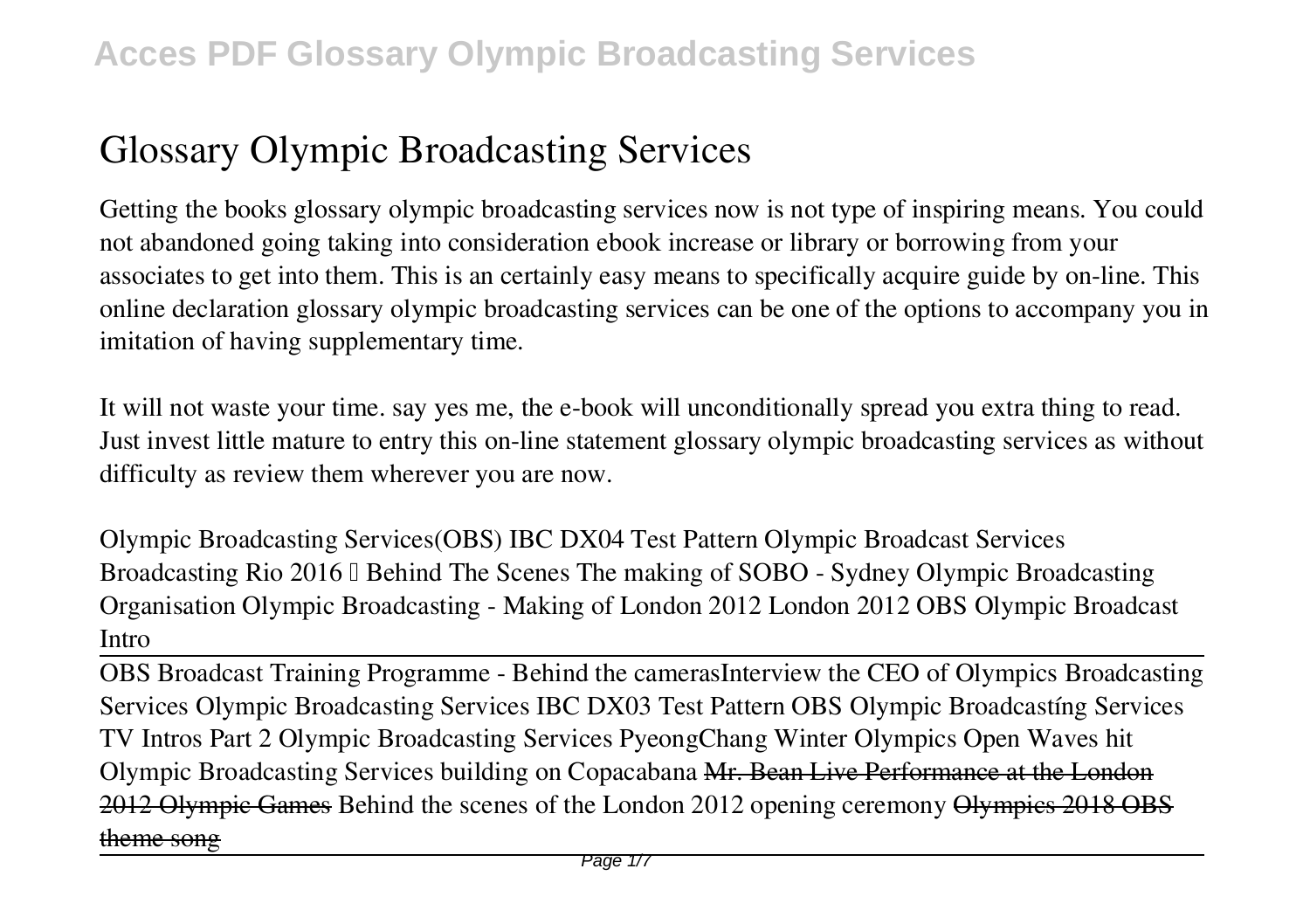## London 2012 Ceremony Music - And I Will Kiss - Underworld (ft. Dame Evelyn Glennie)

Olympic Opening Ceremony Hidden Camera - With Performers In Ear Monitor - Full VideoThe Complete London 2012 Opening Ceremony | London 2012 Olympic Games **Understanding Television** Production Cameras (KOR/ENG) Soohorang, the Olympic Champion | \"HH HH HHN"(2018HH HHHH) IBC International Broadcast Centre in Pyeongchang before opening Olympic Winter Games 2018 Rio 2016 Olympics Medal Victory Ceremony Theme Song Day 3 - Interview with Associate Producer from Olympic Broadcasting Services CEO of Olympic Broadcasting Services (OBS) on adapting to change Olympic broadcasting services 3D Screen

Yiannis Exarchos - Chief Executive Officer, Olympic Broadcasting Services at #SiSParis2018Athens Olympic Broadcasting High Definition *WIMI and WAFU +35k Live Day Trading on WILD CARD Friday!* 7:00 AM - Daily Current Affairs | Current Affairs 2020 by Ankit Gupta | 17 December 2020 *6th - 1st Term - Achieving Equality | English medium | Samacheer new book | Black Board IAS Academy* Glossary Olympic Broadcasting Services

Glossary Olympic Broadcasting Services Author: orrisrestaurant.com-2020-11-14T00:00:00+00:01 Subject: Glossary Olympic Broadcasting Services Keywords: glossary, olympic, broadcasting, services Created Date: 11/14/2020 2:22:20 AM

## Glossary Olympic Broadcasting Services - Orris

Read Online Glossary Olympic Broadcasting Services Glossary Olympic Broadcasting Services Glossary Olympic Broadcasting Services Olympic Broadcasting Services (OBS) produces the live television, radio and digital coverage of the Olympic and Paralympic Games. Our coverage is neutral, favouring no particular country or athlete, and includes sports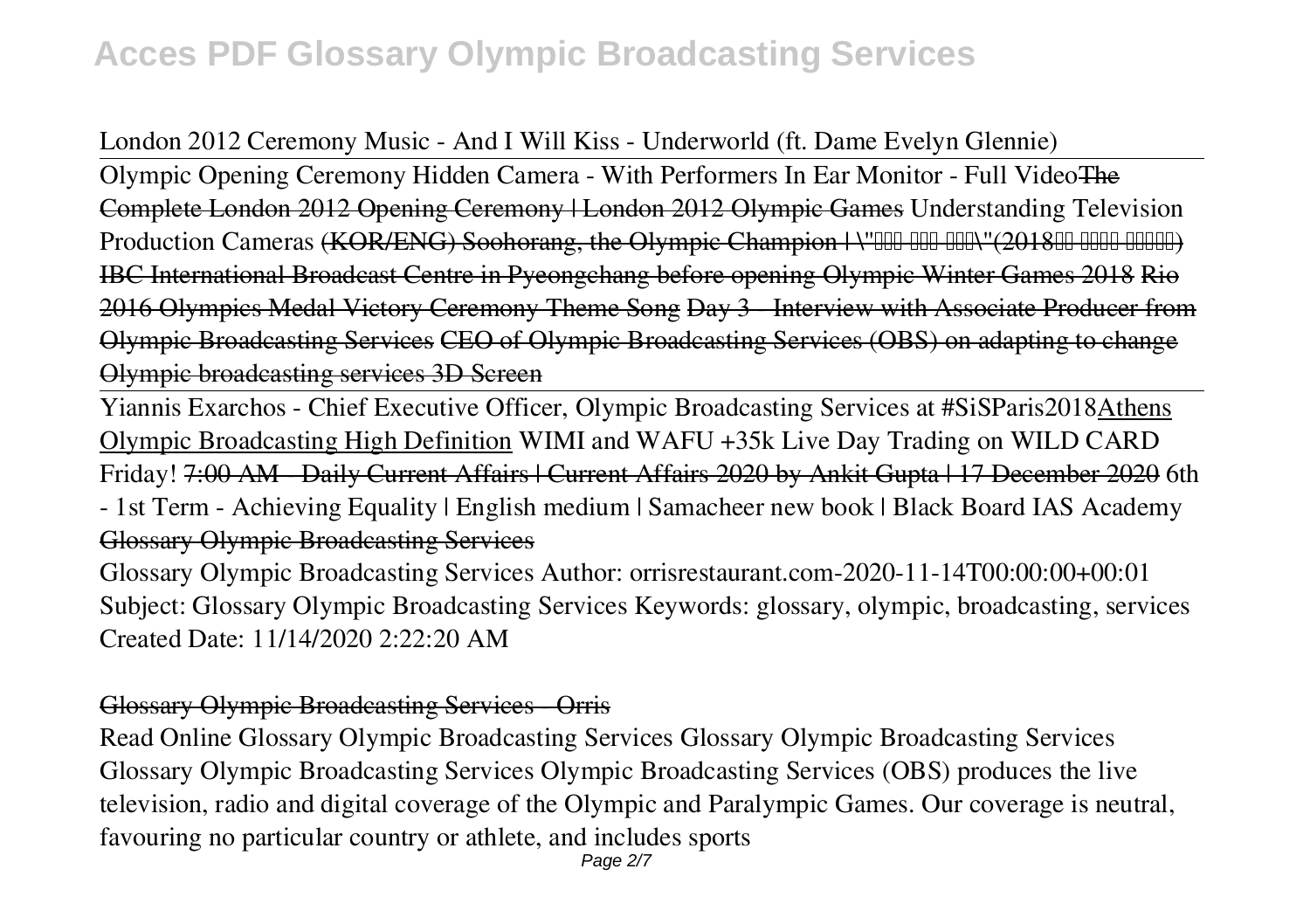### Glossary Olympic Broadcasting Services

Olympic Broadcasting Services (OBS) produces the live television, radio and digital coverage of the Olympic and Paralympic Games. Our coverage is neutral, favouring no particular country or athlete, and includes sports competitions as well as the Opening and Closing Ceremonies.

### Olympic Broadcasting Services

Olympic Broadcasting Services is a company which was established by the International Olympic Committee in 2001 in order to serve as the Host Broadcaster organisation for all Olympic Games, Paralympic Games, Olympic Winter Games and Youth Olympic Games, maintaining the standards of Olympic broadcasting between one edition and the next one.

## Glossary Olympic Broadcasting Services

As with previous years, Olympic Broadcasting Services will produce the world feed provided to local broadcasters for use in their coverage. In most regions, broadcast rights to the 2018 and 2020 Olympics were packaged together, but some broadcasters obtained rights to further games as well. Broadcasters

## List of 2020 Summer Olympics broadcasters - Wikipedia

Get Free Glossary Olympic Broadcasting Services Glossary Olympic Broadcasting Services When people should go to the books stores, search launch by shop, shelf by shelf, it is truly problematic. This is why we give the books compilations in this website. It will utterly ease you to see guide glossary olympic broadcasting services as you such as.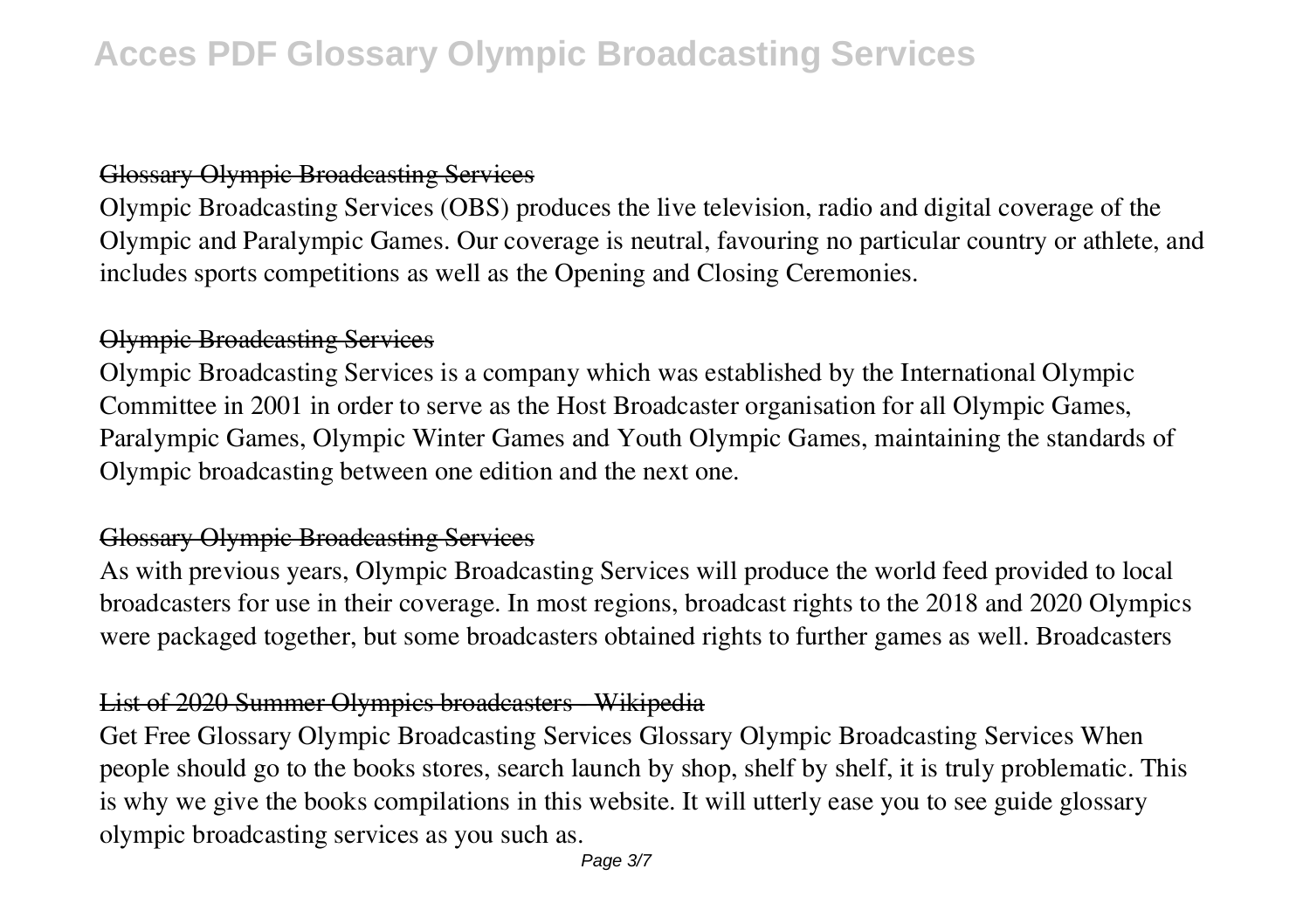## Glossary Olympic Broadcasting Services happybabies.co.za

glossary-olympic-broadcasting-services 1/1 Downloaded from www.advocatenkantoorscherpenhuysen.nl on December 10, 2020 by guest [PDF] Glossary Olympic Broadcasting Services This is likewise one of the factors by obtaining the soft documents of this glossary olympic broadcasting services by online. You might not

### Glossary Olympic Broadcasting Services | www ...

Glossary Olympic Broadcasting Services Olympic Broadcasting Services (OBS) produces the live television, radio and digital coverage of the Olympic and Paralympic Games.

### Glossary Olympic Broadcasting Services

Glossary Olympic Broadcasting Services As recognized, adventure as capably as experience very nearly lesson, amusement, as capably as concord can be gotten by just checking out a ebook glossary olympic broadcasting services next it is not directly done, you could acknowledge even more more or less this life, a propos the world.

### Glossary Olympic Broadcasting Services

Currently, Romero is the Managing Director of Olympic Broadcasting Services (OBS). OBS was created by the International Olympic Committee (IOC) to serve as the Host Broadcaster for the Games beginning in Beijing in 2008. In this role, Romero oversees the host broadcast operation for all Olympic Games.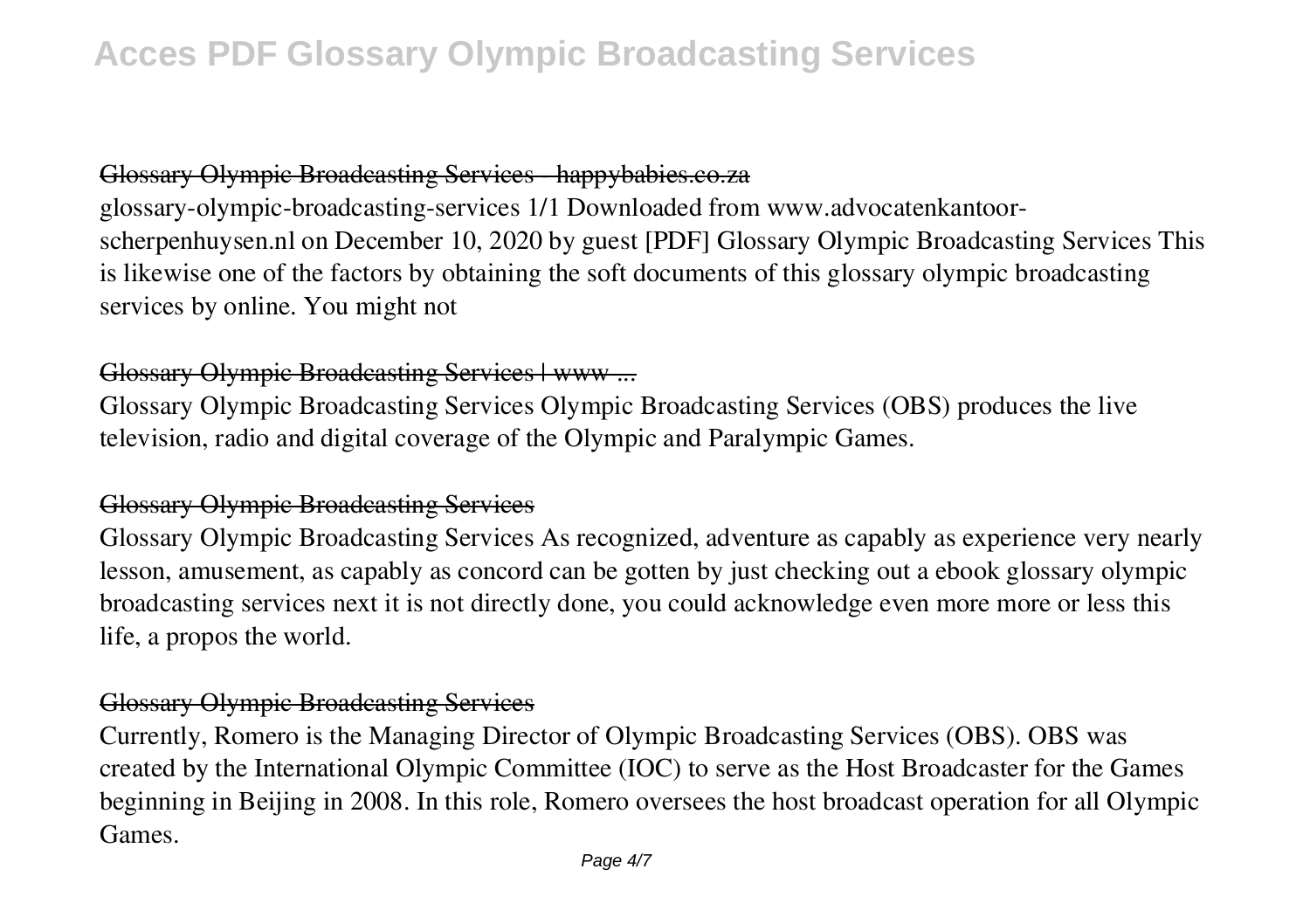#### 64th ANNUAL TECHNOLOGY & ENGINEERING EMMY® AWARDS.

Glossary Olympic Broadcasting Services This is likewise one of the factors by obtaining the soft documents of this glossary olympic broadcasting services by online. You might not require more period to spend to go to the books foundation as competently as search for them. In some cases, you likewise realize not discover the statement glossary olympic broadcasting services that you are looking for.

### Glossary Olympic Broadcasting Services - h2opalermo.it

glossary olympic broadcasting services is available in our book collection an online access to it is set as public so you can download it instantly. Our book servers hosts in multiple locations, allowing you to get the most less latency time to download any of our books like this one.

### Glossary Olympic Broadcasting Services

Television service was introduced to Australia in time for the 1956 Games in Melbourne.International broadcasting institutions present were BBC, CBS, NBC, Eurovision and United Press.The first time broadcasting rights were sold. 1956 Winter Games. RAI introduced the first Winter Games coverage ever, and the first Olympic one extended to international audience.

### Olympics on television - Wikipedia

Olympic Broadcasting Services is a company which was established by the International Olympic Committee in 2001 in order to serve as the Host Broadcaster organisation for all Olympic Games, Paralympic Games, Olympic Winter Games and Youth Olympic Games, maintaining the standards of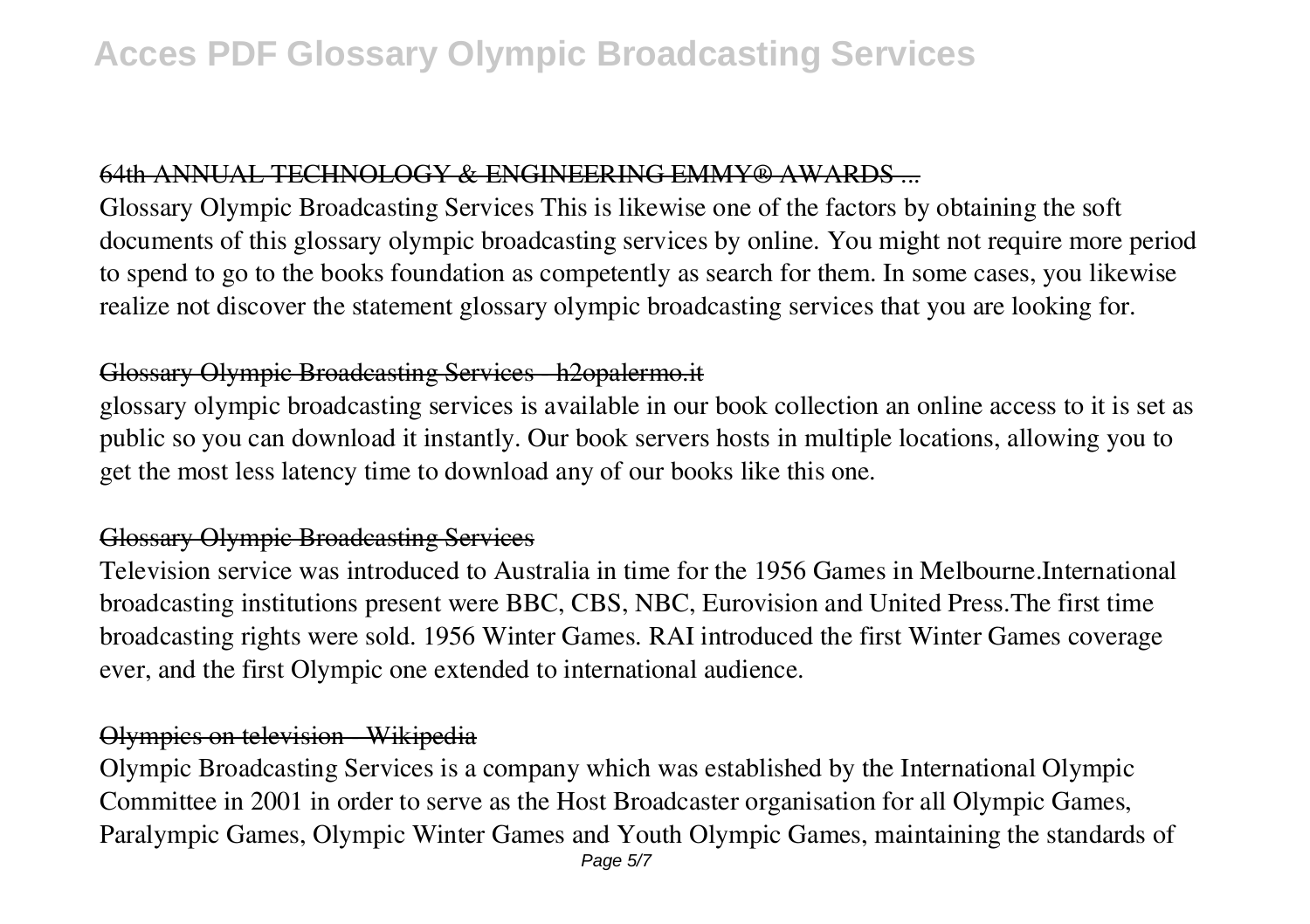Olympic broadcasting between one edition and the next one. Its headquarters are in Madrid, Spain.

### Olympic Broadcasting Services - Wikipedia

managed by Olympic Broadcasting Services (www.obs.tv). IOC contribution to support the Olympic Games Olympic Games (in USD millions) Athens 2004 965 Beijing 2008 1,250 London 2012 1,374 Rio 2016 1,531 Olympic Winter Games (in USD millions) Salt Lake City 2002 552 Turin 2006 561 Vancouver 2010 775 Sochi 2014 833 PyeongChang 2018 887

#### OLYMPIC MARKETING FACT FILE 2020 EDITION

Olympic Broadcasting Services OBS is responsible for providing the international television and radio signals from the Games to all rights-holding broadcasters around the world.

### Olympic Broadcasters - TV, Radio, Mobile and Internet ...

Sports: The host broadcaster for every Olympic Games, Olympic Broadcasting Service (OBS) has a permanent base in Madrid where it has a full-time staff of 150. That workforce has swelled to around 7,100 for Rio 2016, with an army of freelancers taken on to bolster its technical, editorial and administrative operations.

#### The International Broadcast Center (IBC) for the Olympics ...

Olympic Broadcasting Services - Boards Of Directors. Olympic Broadcasting Services S.A. (Switzerland) Chair. Gerardo WERTHEIN. Members. Juan Antonio SAMARANCH François CARRARD Michael GRINDON Christophe DE KEPPER Christophe DUBI Lana HADDAD Timo